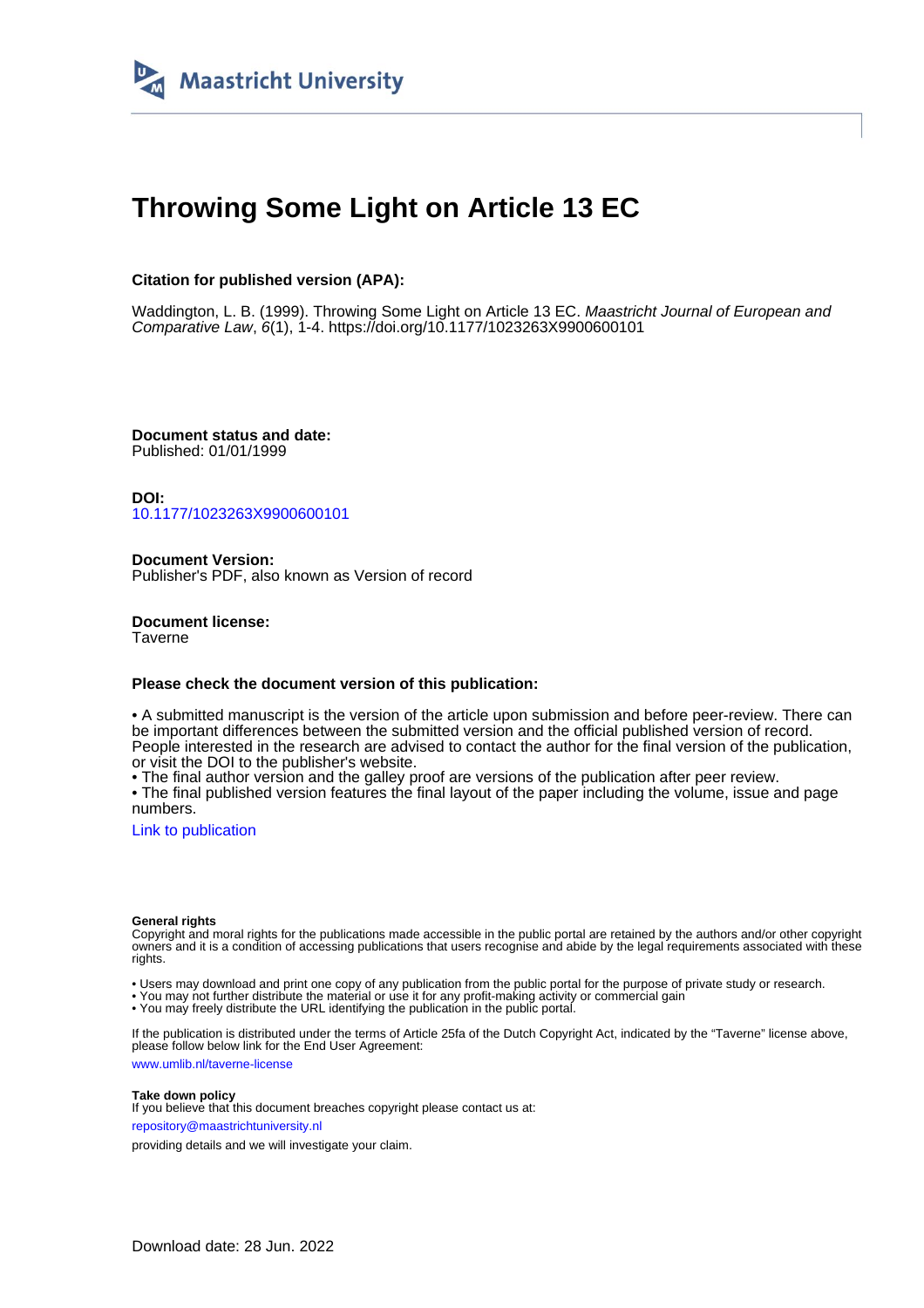**Editorial**

# **Throwing Some Light on Article 13 EC Treaty**

Since the signing of the Treaty on European Union in Maastricht in 1992, calls have gradually been increasing for a greater recognition of, and firmer foundation for, fundamental (social) rights within the European Union. To a large extent these calls, which came from the European Parliament, independent EU Advisory Committees, groups representing the interests of EU citizens and residents, and academics, went unheard in Amsterdam, and the new Treaty does not incorporate a comprehensive list of fundamental rights. However the new Treaty does include at least one important provision which will enhance the Community's ability to protect and promote fundamental rights: the general non-discrimination clause contained in Article 13 EC.<sup>1</sup> This new Article is far broader than the existing provisions dealing with discrimination on the grounds of nationality (Article 12 EC, ex Article 6) and equal pay for equal work for men and women (Article 141 EC, ex Article 119), and allows the Community to take action to combat discrimination on the grounds of sex, racial or ethnic origin, religion or belief, disability, age and sexual orientation.

Article 13 is a confusing provision though, and whilst it undoubtedly opens up new possibilities for EC anti-discrimination law, it also raises numerous questions with regard to its scope and the fields which may be covered. Mark Bell, in an article in this issue, has examined some of these questions, and considers *inter alia* whether Article 13 will allow the Community to go beyond employment and address other areas where discrimination occurs and which (may) fall within the competence of the Treaty, including education and housing. Bell also addresses the wider issue of the scope of Article 13 and the significance of the requirement that measures based on the Article fall 'within the limits of the powers conferred by it [the Treaty] upon the Community'. In light of Bell's analysis it is particularly interesting to consider the Commission's current plans for the 'implementation' of Article 13.

<sup>1.</sup> This provision was initially numbered 6a following the numbering of EC Treaty as used in the body of the Amsterdam Treaty. It is now commonly referred to as Article 13, in accordance with the renumbering of the Treaty which followed the Amsterdam revision.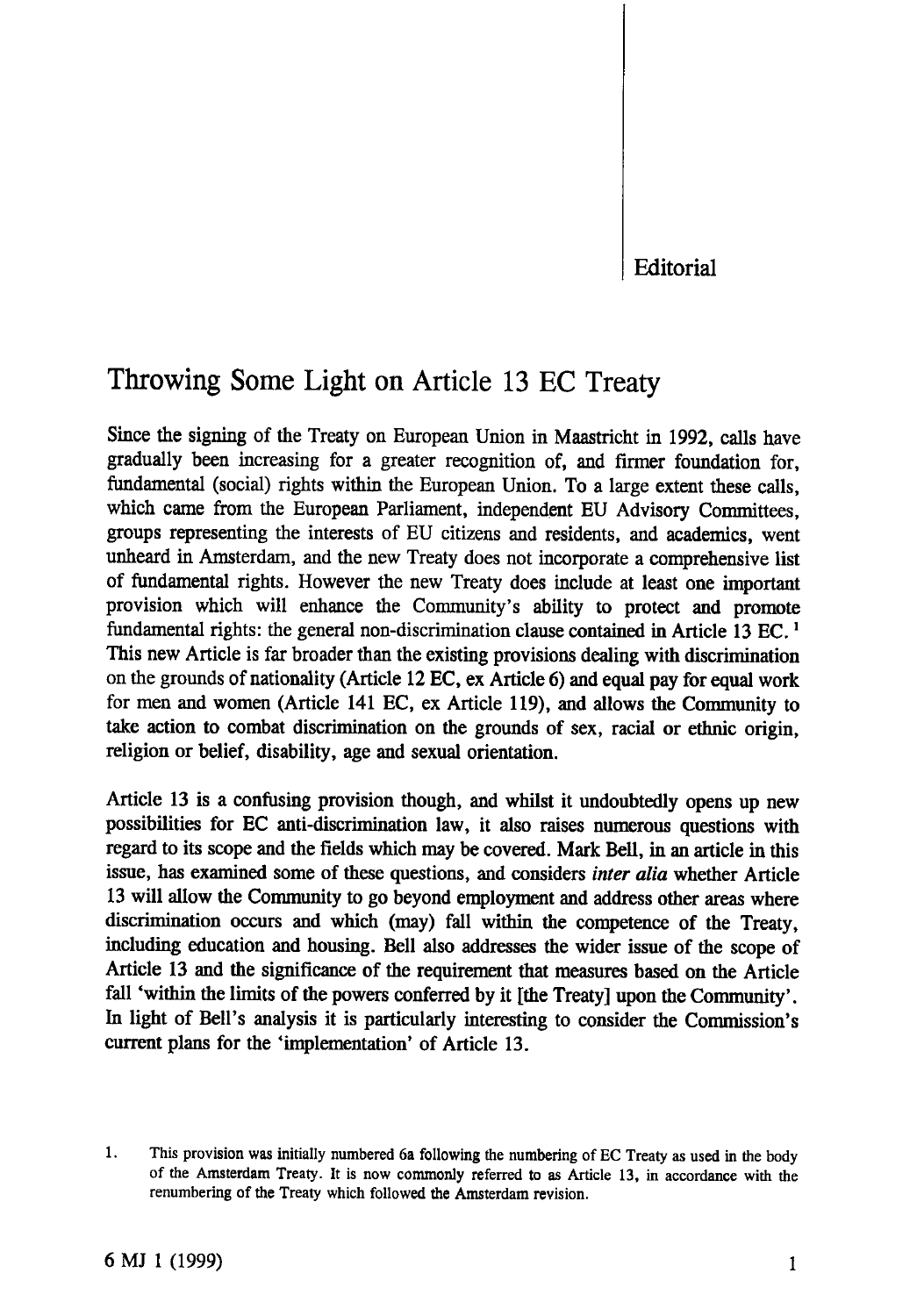On 4 December 1998 the Commissioner for Employment and Social Affairs, Padraig Flynn, announced that the Commission would be proposing an 'Article 13 antidiscrimination package' as soon as the new Treaty comes into force.<sup>2</sup> The plans for the package have not yet been finalized, and Commissioner Flynn promised consultation with the Member States, the social partners and NGOs, but on December 4 the Commissioner envisaged the following package:

a framework Directive dealing on a general basis with all grounds of discrimination in employment. This was described as a horizontal directive.

a Directive dealing specifically with race discrimination to go beyond the workplace to cover other areas such as goods and services, health, education and sport.

an action programme designed to strengthen cooperation with Member States and civil society, with an accent on building partnerships and networking, deepening knowledge and spreading best practice.

Although it is still early days, this tentative package (as amended), is worthy of comment and indeed may begin to throw light on some of the questions raised by Article 13.

It is interesting to note that the first general proposal for a Directive based on Article 13 will apply to employment discrimination. It is clear, from a number of articles in the Chapter on Social Provisions, as well as secondary legislation applying to sex discrimination and numerous soft-law measures, that the Community enjoys competence in employment matters, and there is consequently no problem in establishing that this area falls within the scope of Article 13. Bell even goes so far as to question whether the articles in the Chapter on Social Provisions would provide a more suitable legal basis for measures to combat employment discrimination than Article 13. Flynn's announcement shows that Article 13 is seen as an appropriate legal base for employment measures by the Commission. However, given that measures adopted on the basis of Article 13 require unanimous support in the Council, as opposed to a Qualified Majority for measures based on Article 137(1), this interpretation may in fact pose a hurdle to the adoption of a binding instrument. One should also bear in mind that, according to the Court of Justice, the choice of legal basis is not free, and case law mandates the use of the legal basis which provides the greatest role for the European Parliament.<sup>3</sup> In this respect it is worth noting that Article 13 merely allows for consultation with the European Parliament, whilst Article 137(1) makes use of the co-decision procedure.

<sup>2.</sup> In a speech given to a European Conference on Anti-discrimination: Anti-Discrimination: the way forward, in Vienna.

<sup>3.</sup> See e.g. the *'Titaniumdioxyde'* case: Case C-300/89 *Commission* v. *Council* [1991] ECR 2867.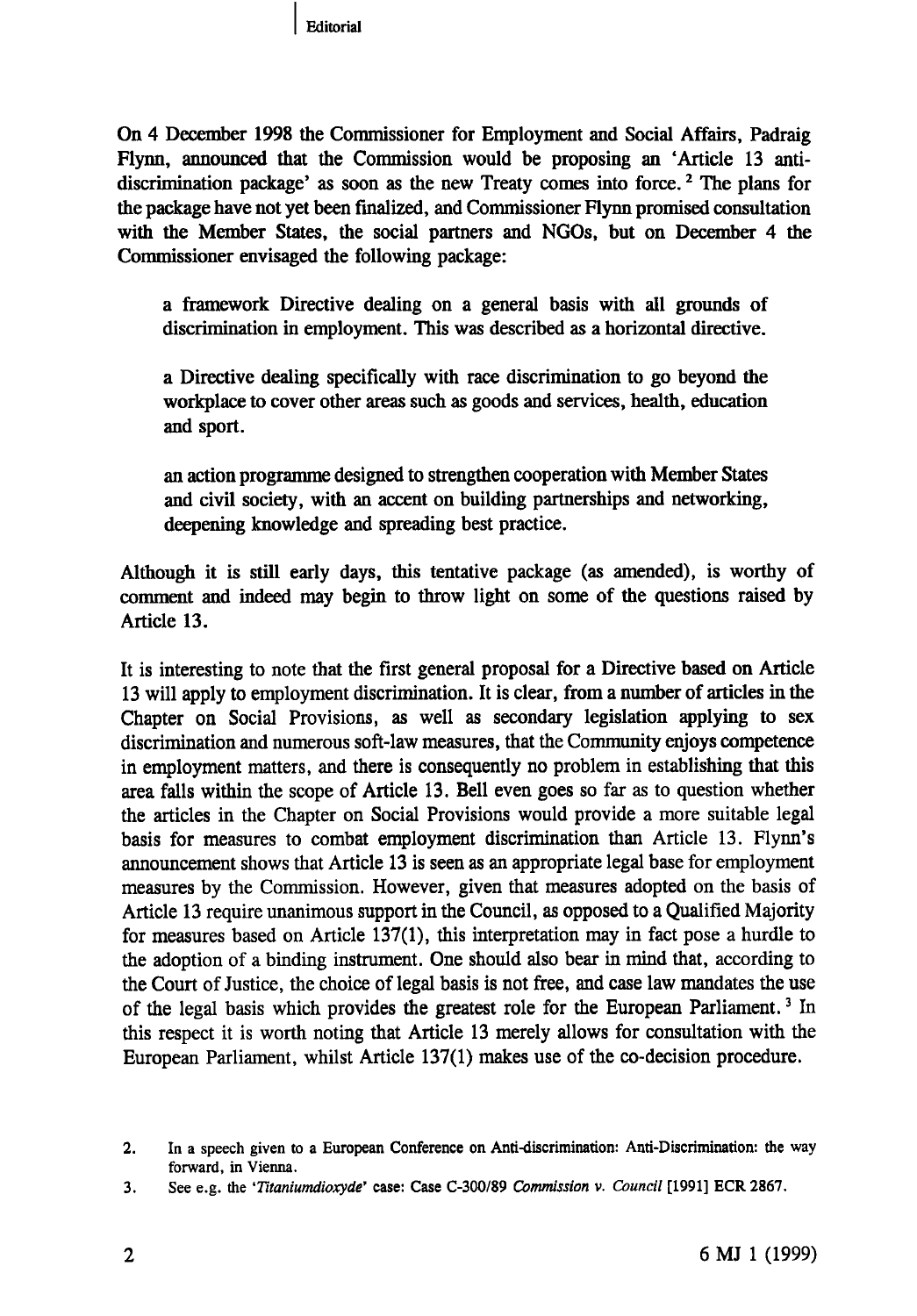Editorial

It is also worth noting that the Commission's plans for this 'horizontal' instrument seem to have changed over the past few months. Whilst the original intention was to propose a Directive which covered all eight grounds of discrimination mentioned in Article 13, it now seems that sex and race/ethnic origin discrimination will not be covered in the proposal which will now only address the remaining five grounds: religion, belief, disability, age and sexual orientation.4 It is submitted that this approach will only reinforce the 'hierarchy' that already exists with regard to sex discrimination (reference in Articles 3 EC, ex Article 3 and Article 141 EC, ex Article 119), create a second 'privileged' category of discrimination in the form of race, which as noted will be the focus of a separate proposal, and relegate the remaining categories to a secondary position.

The second strand of the 'non-discrimination' package is also interesting in that it shows, as Bell argued, that Article 13 has the potential to cover areas other than employment. Commissioner Flynn stated that the Directive 'will go beyond the workplace to also cover other areas such as goods and services, health, education and sport'. It is clear that the Community has competence with regard to goods and services by virtue of the internal market and free movement provisions. Health and education are also covered by specific titles or chapters (Article 152 EC, ex Article 129; Articles 149 and 150 EC, ex Articles 126 and 127 EC respectively), although it is less clear on what basis sport could be included in such a legislative proposal. The suggestion is that the Commission, at least, is adopting a fairly broad interpretation of the scope of Article 13. This is significant not only for race discrimination but also *inter alia* for sex discrimination. A solid legal basis for anti-discrimination measures with regard to employment in this area is arguably created by the new Article 141 which allows the Council to adopt, by Qualified Majority Vote, 'measures to ensure the application of the principle of equal opportunities and equal treatment in matters of employment and occupation'. A broad interpretation of Article 13 such as that envisaged by the Commission in relation to the race proposal implies that the latter Article will also prove to be an important legal basis to combat sex discrimination, and will supplement the provisions applying to employment.

The last strand of the 'non-discrimination' package will consist of an action programme to strengthen cooperation with Member States and civil society. This proposal is interesting in light of the recent controversy concerning the funding of social action plans, and particularly the anti-poverty programme, through budgetary allocations agreed upon by the Commission and Parliament in the absence of a legal base and Council Decision. The anti-poverty programme, and the means by which it was adopted and funded, were successfully challenged by the United Kingdom before the European

<sup>4.</sup> This is based on information given out by Commission officials in their discussions with NGO representatives.